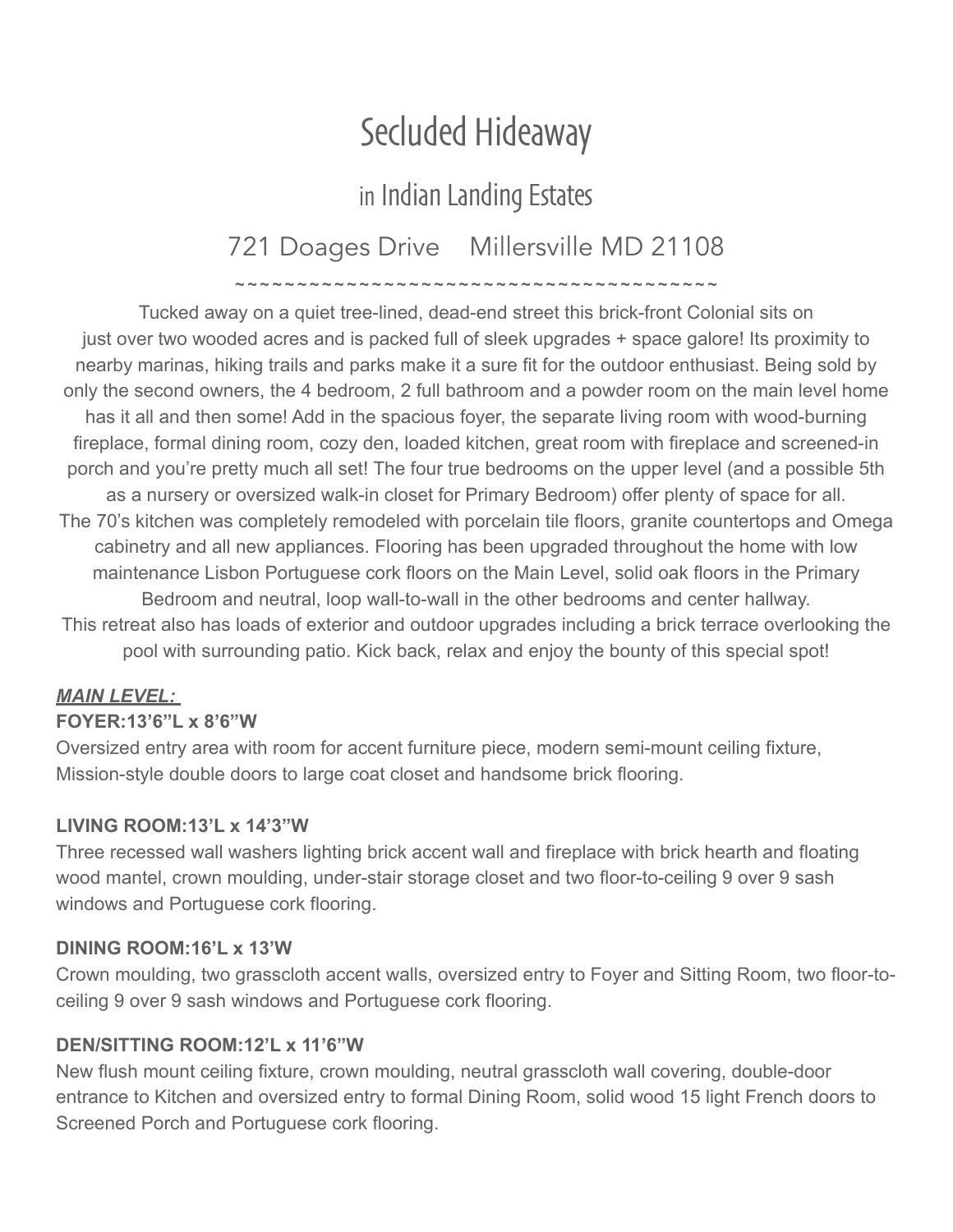#### **SCREENED PORCH: 19'6"L x 13'4"W**

Ceiling fan with light, freshly painted vaulted ceiling, exterior wall sconce, screen door to rear yard and pool area and concrete floor.

#### **KITCHEN: 26'L x 10'6"W**

Ceiling fan with light in main Kitchen area, all new base and wall cabinets by Omega (color: Pearl White), all doors and drawers with soft close mechanism, built-in wine storage, stainless steel stove hood and 8x4 glass tile backsplash (Color: White), Frigidaire electric 5 burner cooktop, granite countertops throughout (Color: Plat Azul), Whirlpool dishwasher, Whirlpool double French door refrigerator with bottom freezer and Kenmore Elite double wall ovens (one with convection microwave). Large dining area near triple bay window with shades and a cut-linen drum ceiling fixture. Two pantry areas with solid wood 'Mission-style" doors, laundry closet with LG Smart Drum washer, steam Dryer and laundry chute from Upper Floor. Charcoal gray Porcelain tile flooring.

#### **HALF BATHROOM: 5'L x 4'W**

Single vessel sink lavatory with two-light vanity fixture.

#### **GREAT ROOM: 21'6"L x 19'3"W**

Soaring vaulted ceiling with downlighting on dimmers, two triangular clerestory windows, two skylights, floor to ceiling windows with full height cellular shades and a pair of solid wood French doors leading to rear brick patio, wood-burning fireplace with marble surround and hearth, oak hardwood floors laid on the diagonal with matching oak border band, Amana mini-split heat/AC unit, 15 light solid wood entrance door leading to rear hallway and Kitchen area.

#### *UPPER LEVEL 1:*

#### **PRIMARY BEDROOM 2: 13'6"L x 17'6"W**

Modern ceiling fan with light fixture, crown moulding, two wall mounted bedside reading lights, two 6 over 6 sash windows with cellular shades, solid wood "Mission-style" doors and solid oak plank flooring. (Bedroom 5 is currently being used as the Primary Bedroom Walk-In closet including a wallmounted closet system).

#### *Primary Ensuite* **FULL BATHROOM:11'3"L x 8'3"W**

Down lighting, heat lamp and exhaust fan, double undermount sinks with granite countertop, two mirrors with oversized antiqued moulding, Kohler soaking tub with stone-look ceramic surround, walk in shower with pull bar and ceramic tile flooring.

#### **BEDROOM 2: 11'3"L x 13' (front)**

Ceiling mount light fixture, two 6 over 6 sash windows with linen covered matchstick shades, inset Barska wall safe, solid wood "Mission-style" door, oversized closet with bi-fold doors, rod and shelf and original hardwood flooring.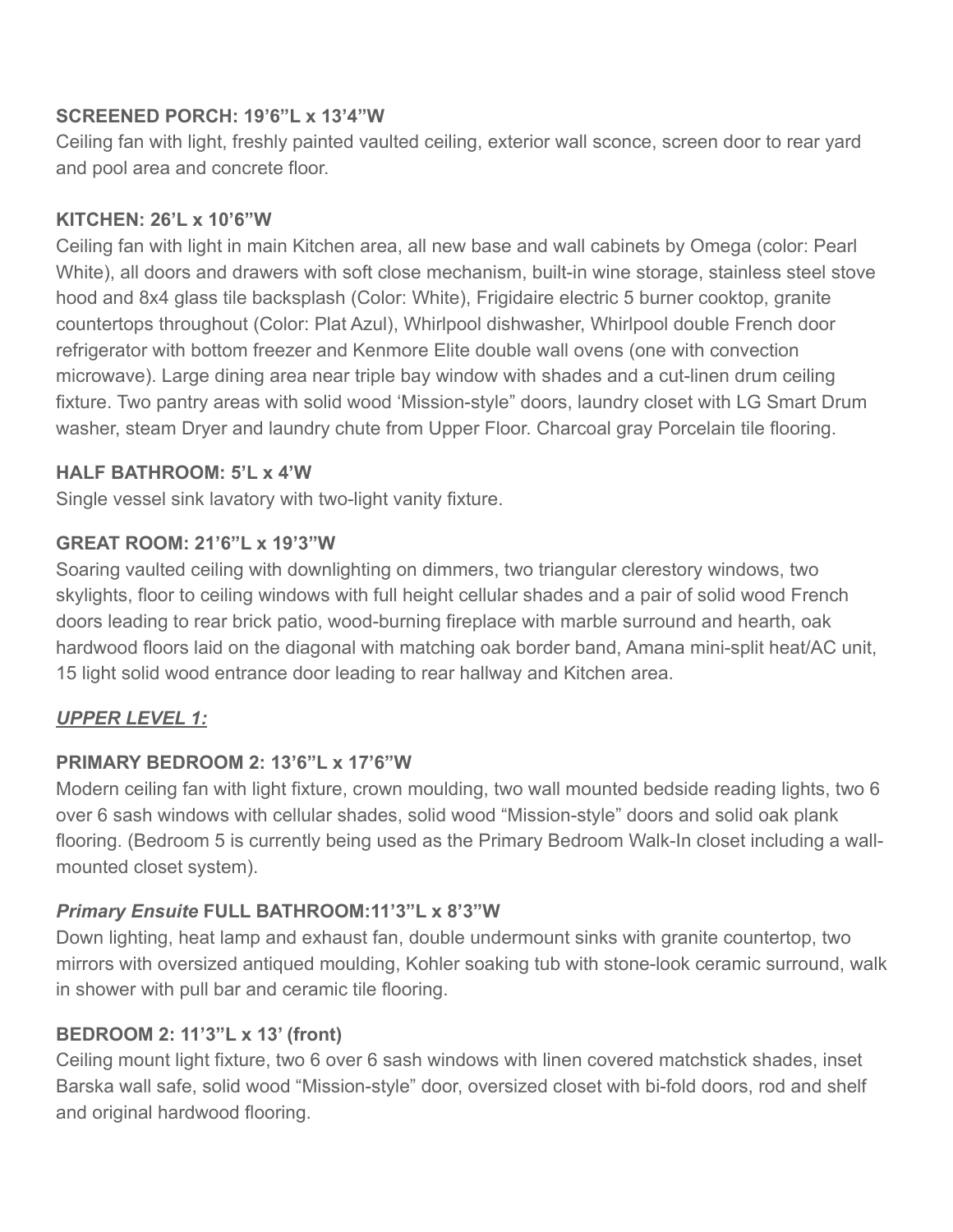#### **FULL BATHROOM: 9'9"L x 6'6"W**

Oversized space with separate tub/shower and toilet room (and an extra wall hung floating lavatory), sash window with cellular shade, ceramic flooring, modern wall hung floating lavatory with single sink and 4 bulb vanity lighting.

#### **BEDROOM 3:13' 9"L x 9'3"W (rear front)**

Comfortably sized room with ceiling mounted flight fixture, two sash windows with shades and drapery treatment, oversized closet with floor to ceiling frosted glass and wood-look accent panel sliding doors and interior closet system and wall-to-wall neutral loop carpeting.

#### *BEDROOM 4: 9'9"L x 10'10"W (rear back)*

Comfortably sized room with ceiling mounted flight fixture, two sash windows with shades and drapery treatment, oversized closet with floor to ceiling sliding doors and interior closet system, solid wood Mission-style entry door and wall-to-wall neutral loop carpeting.

#### **BEDROOM 5 or Primary Bedroom Walk-in Closet: 11'10"L x 10'W**

Ceiling mounted flight fixture, one sash window with cellular shade, coated wire wall mounted closet system for hangers, shoe shelves and clothes shelves, two solid wood Mission-style entry doors and original hardwood flooring.

#### **RECENT UPGRADES and EXTERIOR Features:**

Attached 2 car garage

Additional storage shed for garden/pool supplies

Gravel driveway with parking for 3-4 cars

In-ground pool with adjacent raised brick patio with retractable motorized sun shade

New water heater with extended 12 year warranty and new Lenox Elite furnace with 10 year warranty 2019 - New roof (with warranty) and new exterior siding

2019 - All new down spouts and low maintenance gutter guard system

All new matching shutters are unopened in their original boxes and are included in the sale

2019 - The septic system (maintained by Bealle and Sons) was fully emptied (plans/locations of the field and well are available)

2015 - New water conditioning system (from Tapp Water Systems) was upgraded to top of the line Silver Systems Twin Conditioning

2014 - Windows and exterior doors were replaced including Pella sliding glass and French doors. Interior doors were replaced with solid wood or solid-core many in the "Mission" style.

2014 - New modern styled energy efficient front door with frosted glass.

2014 - Replaced garage doors with new wood-themed automatic garage door with windows, new motor and exterior key pad for entry